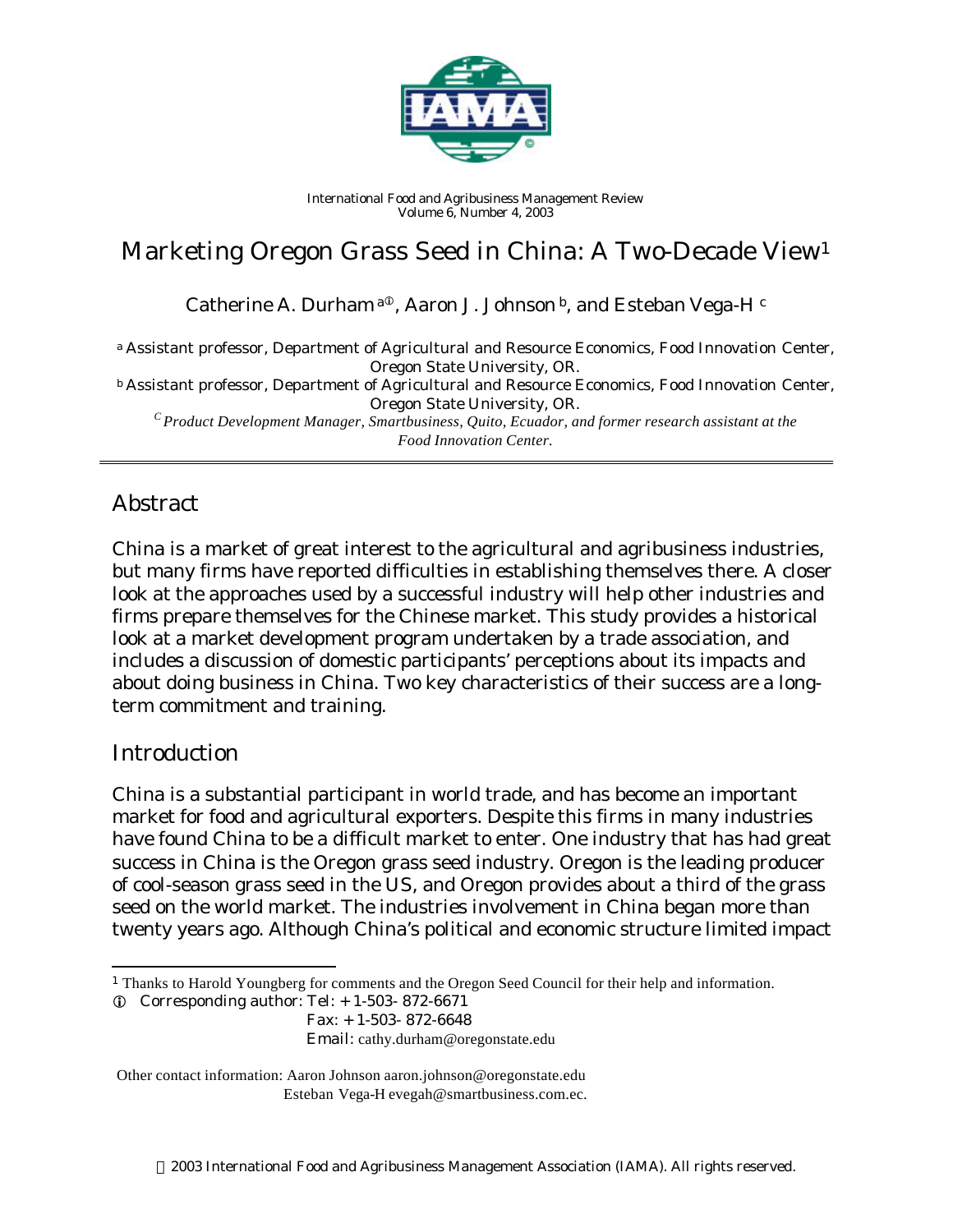initially, the connections developed in the 1980s allowed rapid expansion in the 1990s as China's economy grew and became more open to international trade.

The approach used in China to develop the market was driven by the nature of the business. Like many agricultural input industries, the grass seed industry generally distributes seed through long-term relationships with dealerships. When efforts first began to establish China as a market for forage seed, China did not have an infrastructure of private distributors and dealerships. Even today the involvement of government and academia in China is greater than that in other markets. The lack of existing marketing infrastructure required an alternative approach, and this evolved over time. This study chronicles the activities of the Oregon Seed Council in China, presents perceptions of the Oregon grass seed industry regarding it, and draws conclusions for market development activities for agricultural input industries looking at China. The story begins with those involved in the market development activities.

#### The Cast of Players

There were a number of groups involved in the development of the Chinese grass seed market. The foremost of these is the Oregon Seed Council (OSC), a trade association formed in the 1960s. The group consists of seed growers and both large and small seed marketing companies. Their mission is to "inform and coordinate activities" on issues of interest to the grass seed industry (Oregon Seed Council, 2000). In addition to international market development activities, they have addressed topics of phytosanitary regulation and inspection, state branding, weed and disease control, and seed testing standards. As part of their international market development effort, the OSC coordinated and sponsored many overseas trade missions--trips where delegates from the US would visit a country and promote the Oregon grass seed industry in general. Usually, two or more members of the OSC would participate in the overseas trade missions, generally one producer and one from a seed company.

Other critical participants over the entire period were Oregon State University faculty from the Crop and Soil Science Department, who established relationships with Chinese colleagues, provided educational services, and technical guidance for, and evaluation of, seed trials. The resources of USDA's Foreign Agricultural Service were also utilized, and their personnel joined some of the earliest trade teams. The Oregon Department of Agriculture, which has a unit devoted to market development, facilitated the activities of the OSC in China from the beginning, and trade managers from the Department organized meetings and travel arrangements and accompanied many trade teams.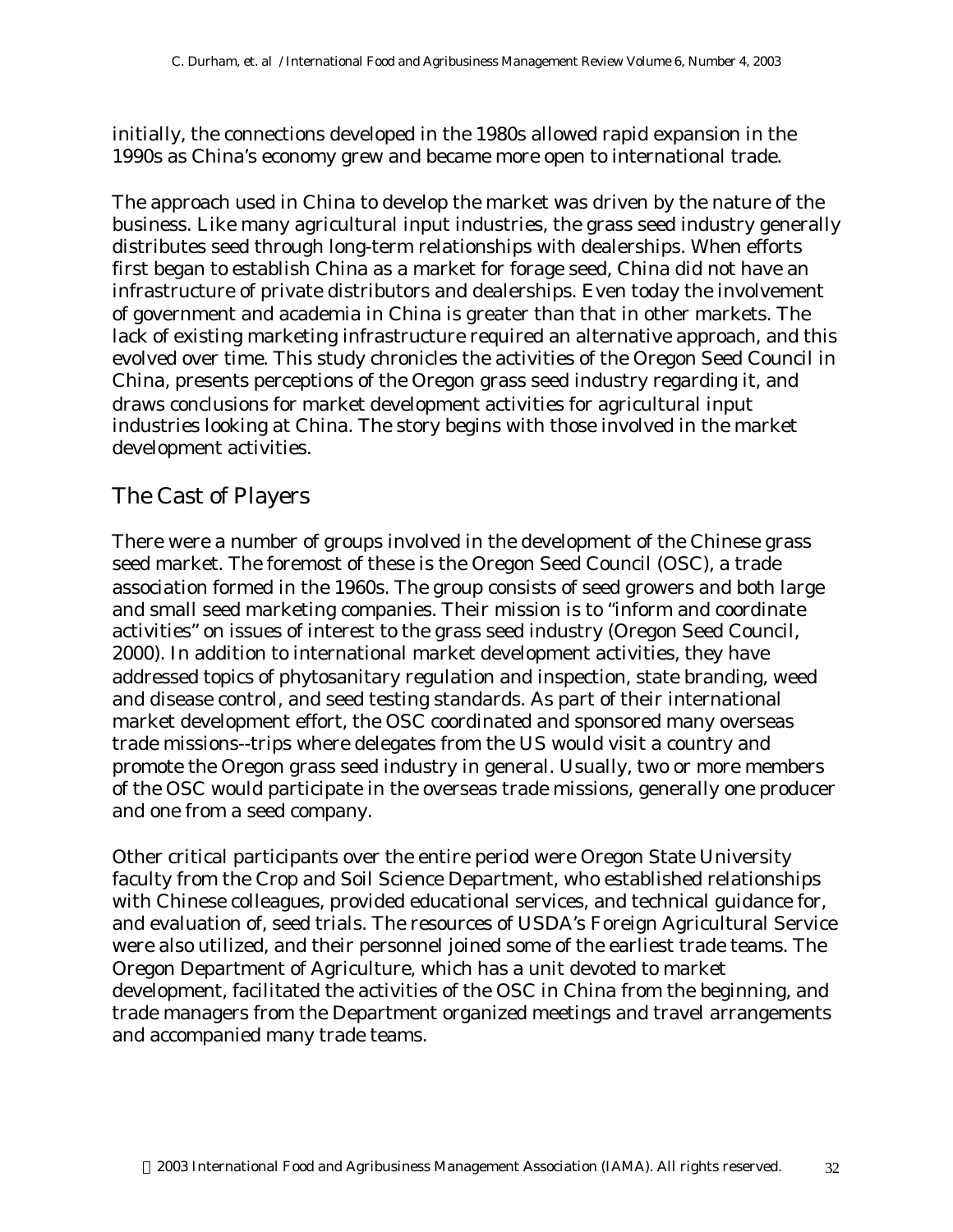## The 1980s

The first steps into the China market were made through the Oregon Department of Agriculture (ODA), which approached Chinese grassland specialists who then expressed interest in applying modern techniques to grassland problems including soil erosion. In 1980, the ODA arranged a shipment of seed samples for evaluation with the help of some of the Oregon seed commissions and Oregon State University. In 1982, a team consisting of a USDA Foreign Agricultural Service representative and an OSU professor made a follow-up visit to evaluate the trials and further establish contacts.<sup>2</sup>

Late in 1985, an agreement was reached including China's Institute of Animal Science, the Chinese Academy of Agricultural Sciences, and the Chinese Ministry of Agriculture3 to establish forage seed screening trials. These trials were supported by the American Seed Trade Association, which received funds from USDA's Foreign Market Development (Cooperator) Program. In addition to trials, representatives from the Oregon industry visited a number of research locations and gave seminars, and in 1987 the first workshop to train managers was given. This workshop, a short course given at Beijing Agricultural University, covered grassland production and management and was attended by employees from bureaus associated with animal science and academics from agricultural universities from various locations. In addition to activities in China, a number of Chinese researchers came to Oregon State University to study, and these individuals, as well as those holding the trials in China, became important links for the industry. The program continued to develop until 1989 when US-China trade relations were interrupted following the Tiananmen Square incident.

### The 1990s

l

In 1992 the OSC restarted its program in China as a participant in the US Department of Agriculture's Market Access Program (MAP). Connections developed in the Eighties were reestablished and the OSC initiated new variety trials<sup>4</sup> to investigate the adaptability of Oregon turf and forage grass seed to China's growing conditions. Forage production trials evaluated dry matter yield, and crude protein and non-digestible fiber content, and for some projects the feed was tested in the target animals' diet. One interesting project tested grasses for fish forage (grass-fed carp). A number of trials were also conducted to test the ability of various grass

 $2$  The incorporation of a university component is a natural one for the seed industry. In many countries, University researchers develop and field test new plant cultivars and study the use of grasses for forage, turf, and erosion control and in some cases supervise the genetic certification process. In China, particularly at that time, government research institutes and universities would have been the principle resource for information on agricultural

production, and would have been the only avenue to use for in-country product testing.<br><sup>3</sup> Then referred to as the Ministry of Agriculture, Animal Husbandry, and Fisheries.

<sup>&</sup>lt;sup>4</sup> From 1996 through 2000 over 1500 trial plots were initiated.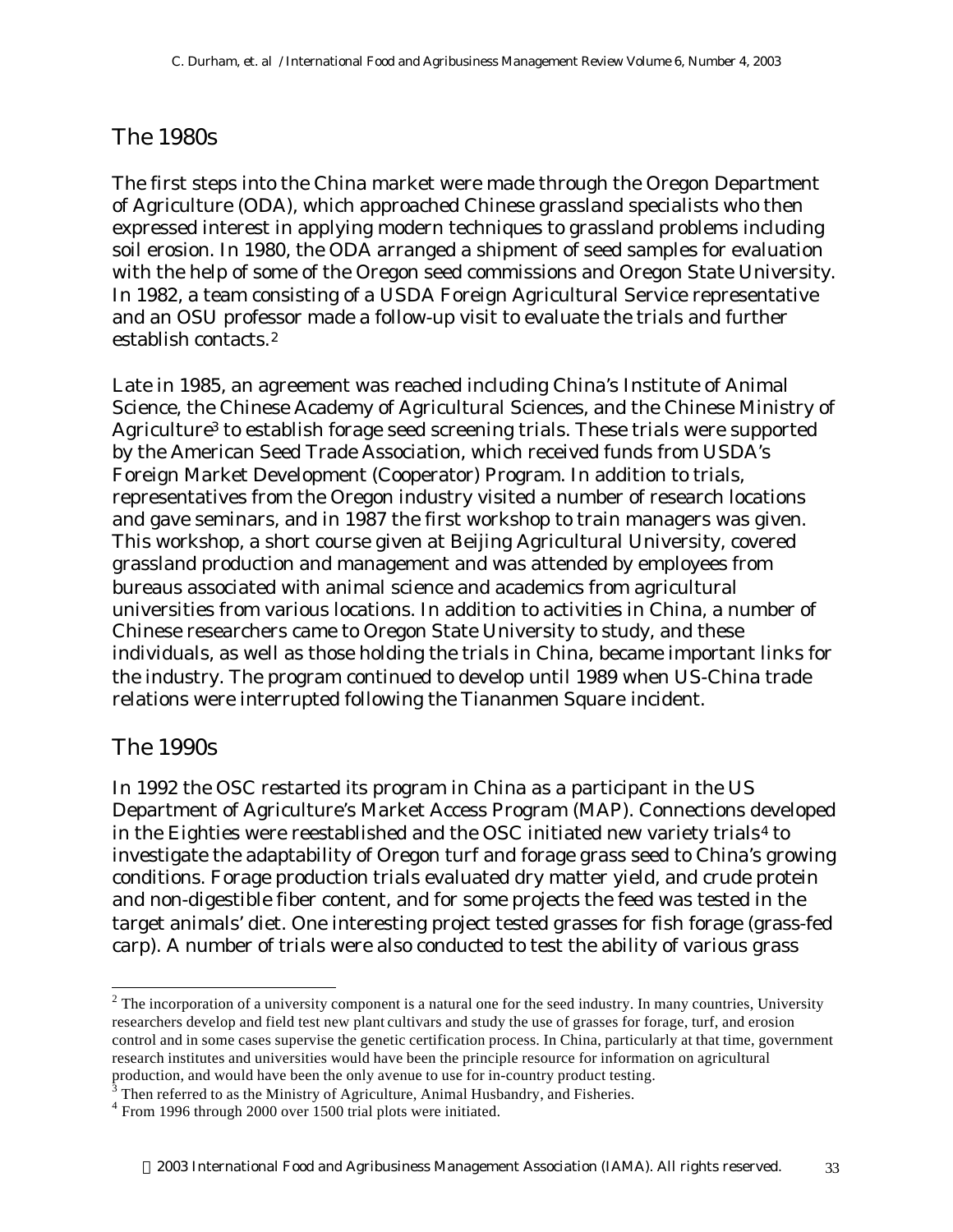seed varieties to control for soil erosion. In addition, a program of eco-zone mapping involving GIS (computer-based geographical information system) was undertaken to provide an information base that could help determine where varieties would be most suitable.

A special element of the market development strategy undertaken by the OSC was the signing of the China National Turfgrass Variety Trial Agreement in 1998. This agreement, between the leading agricultural universities and a number of agricultural government agencies in China and the grass seed industry from Oregon, was widely publicized. Eleven Chinese universities and agricultural academies participated in the trials providing a variety of test locations<sup>5</sup>. This allowed adaptability to be examined at different latitudes, with different soil, temperature and rainfall conditions. US seed firms paid a fee for each product they wished to have tested, which covered establishment, management and reports of the trials, and MAP funds were used for the supervision, promotion, and dissemination of the results in China. The official signing was attended by the Director of the General Department of Education of the Ministry of Agriculture of China, numerous representatives of cooperating institutions in China, five representatives of the Chinese press, Oregon's Governor, the Director of the Oregon Department of Agriculture, the President of Oregon State University, and many Oregon seed producers and seed company managers. The ceremony enjoyed good recognition in the Chinese press.

By the late 1990s many grass seed companies were no longer transacting all business on a long-distance basis. Some established offices in China, one firm established a distribution center, and others were using a local representative. Since 2000 the involvement of the Oregon firms in China has continued to grow.

The environment for economic activity also changed greatly in China from the 1980s to the 1990s. Some of the key changes for the development of the Chinese market were: research and academic institutions being encouraged to develop their own business activities, a push for beautification generated by a desire for tourism and to improve the bid for the 2008 Olympics, and private individuals being increasingly allowed to engage in entrepreneurial activities.

l

 $<sup>5</sup>$  Training for the testing occurred at the time of the signing, and information to be collected during the trials</sup> included the rate and degree of establishment, disease ratings, color, appearance, and suitability of the grass seed varieties tested. A trial plot consisted of the proprietary cultivars of a particular company's seed, often duplicated at different sites, to examine suitability under different conditions. The China National Turfgrass Variety Trial Agreement tests included 110 entries ranging from 39 tall fescues to 2 bentgrasses. The experimental "method and maintenance practices including seeding, rate, block design, fertilizer application, irrigation practice, mowing, and weed and pest control were made according to standard trial protocol." The entries were tested at sites deemed appropriate for particular cultivars. Evaluations were completed in the summer of 2000.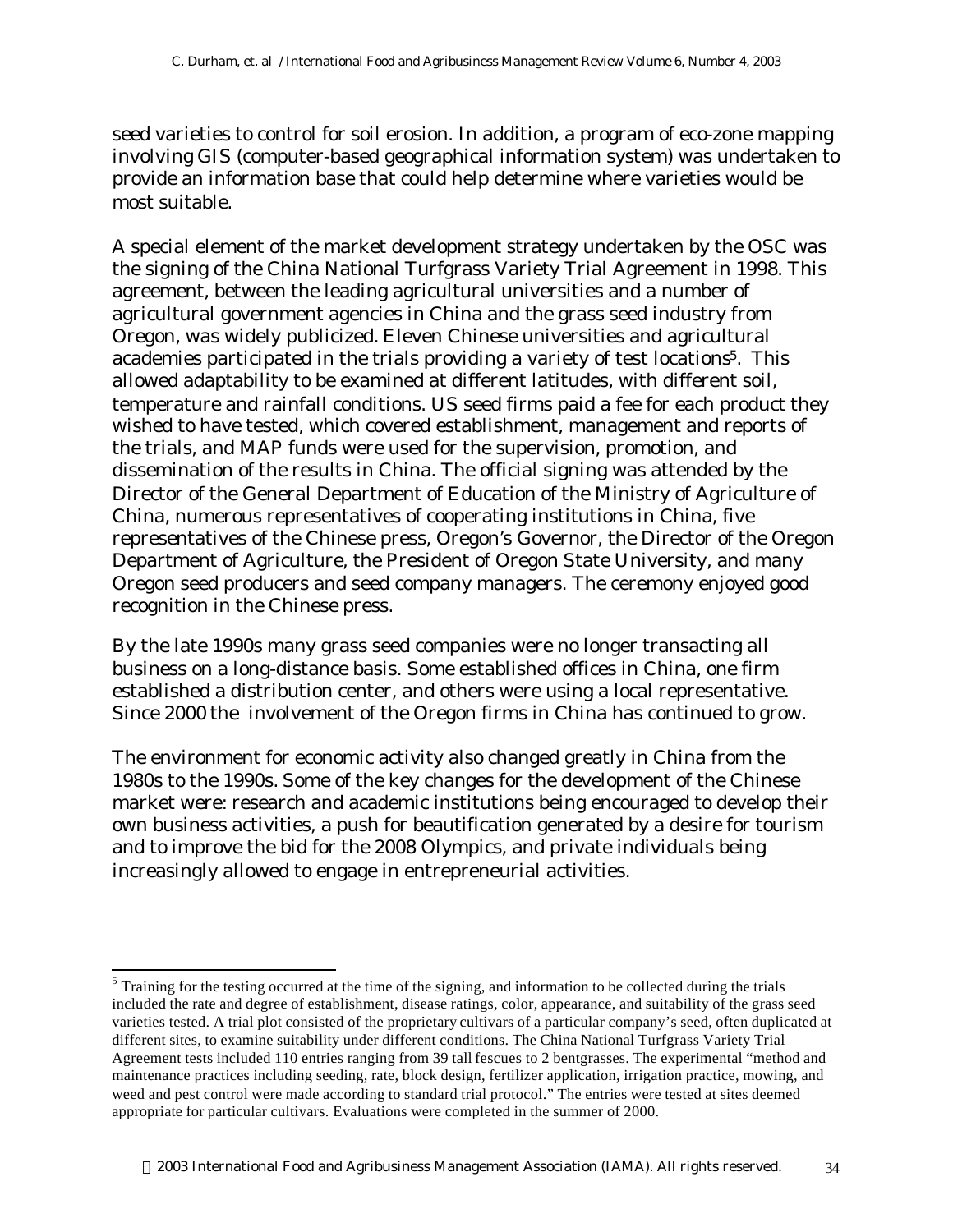#### Market Development

Before proceeding it is useful to consider the economic and business context used to examine market development. Grigsby and Dixit (1986) defined three categories of market development activities: promotion (principally advertising), trade servicing, and technical assistance. The principle decision makers for buying grass seed in China were bureaucrats, researchers, forage managers, seed handlers and farm managers; and so traditional advertising was not a key program component. However, potential Chinese buyers were unfamiliar with techniques for selecting, planting, maintaining, and harvesting cool-season forage and turf grasses so technical assistance was of great importance in developing the Chinese market. Trade servicing was also necessary to develop the connections necessary for business dealings.

Trade servicing and technical assistance generally impact demand by either lowering transaction costs or adding value for the customer. Overseas trade servicing is generally aimed at facilitating interactions between buyers and sellers. Technical assistance usually enables buyers to increase the benefits gained from the product. More formally trade servicing can be viewed as lowering buyer transaction costs, while technical assistance adds to the value of the product for the buyer.

Most agricultural trade programs undertaken by commodity commissions and trade associations include some type of trade servicing activity. In China this activity took place through trade team visits. The teams generally consisted of representatives from the OSC (producers and seed company managers), university faculty, and occasionally state or federal government officials. Their purpose was to provide the Chinese with information about the Oregon seed industry. The Oregon grass seed industry was able to demonstrate their commitment to the market through these trade servicing trips, and they provided an opportunity for relationships to develop with Chinese bureaucrats and scientists. In addition, some potential Chinese customers and scientists visited Oregon on reverse trade missions. These visits took the form of tours of the state's grass seed industry. These relationships and a commitment to a long-term interaction provided the trust and repetitive structure necessary in order to lower transaction costs.

Technical assistance, a prominent feature of the activities that took place in China, was provided through training efforts and seed trials. Training included seminars and workshops, but was also provided through educational field days that took place at seed trial locations. The presenters included individuals from OSC and OSU and some consultants as well as personnel from Chinese research institutions and universities. Trial results were presented and management, harvest and storage techniques were taught. A Chinese group sometimes requested specific training; for example, an instructor was requested for training in golf course turf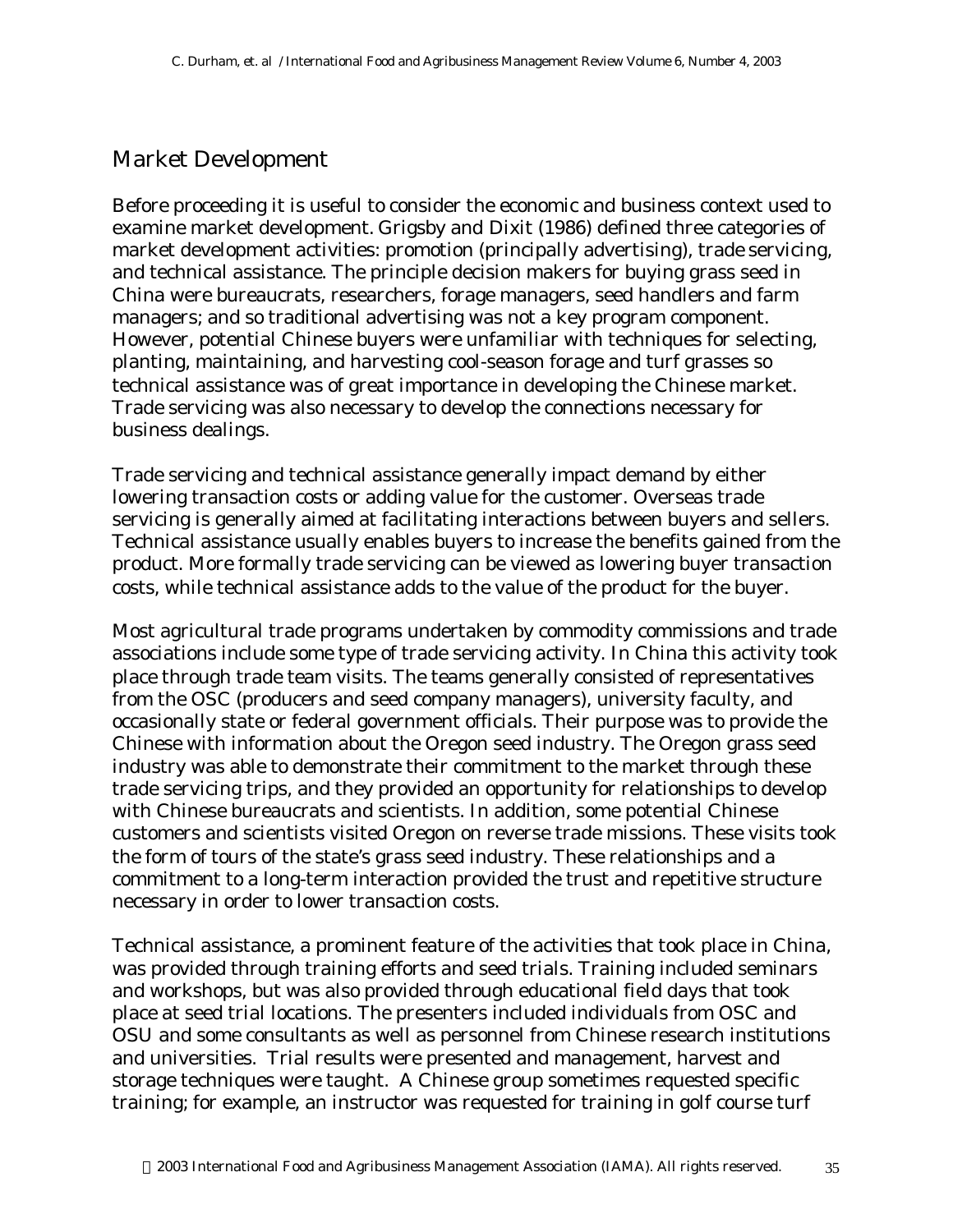management. Key forage and turf managers, seed handlers and farm managers were targeted to participate in these seminars and courses (Oregon Seed Council, 1998). To learn more about grass management and the industry, a number of Chinese professionals also took advantage of the Cochran Fellowship Program, a program that trains industry professionals from foreign markets in both product technology and marketing methods.<sup>6</sup>

Technical assistance added value to Oregon grass seed through the increased ability of the Chinese to maximize the grass seed's potential. Underlying the technical assistance efforts were the seed trials. The trials were a substantial time commitment generally taking two to three years from time of planting to completion. The trials were initially intended to provide evidence regarding adaptability of US seed. In later trials, evaluations for specific uses such as forage and hay or erosion control took place. The trials naturally required the Chinese individuals that managed them to improve their skills to successfully establish and manage grass. The trial results also improved broader training activities by providing a background for seminars and workshops. The trials were the first step in developing cooperative research and educational programs with scientists from the most influential Chinese agencies and universities, such as the Chinese Academy of Agricultural Sciences (CAAS), the Chinese Agricultural University (CAU), and Nanjing Agricultural University (NAU).

Training is expected to increase demand for Oregon grass seed by raising information levels and increasing the value of the seed to buyers by improving their ability to use it. Training may also raise positive perceptions about a product and can also reduce risks in its use. Training can thus be looked at as reducing transaction costs for the buyer (the search cost of finding appropriate seed is reduced) and by raising the value of the seed to potential users because they are able to achieve higher yields, realize new uses for the product, or even reduce their risk.

Another aspect of transaction cost economics, asset specificity (the transferability of investments from one transaction to another), is implicit in technical assistance and trade servicing efforts.7 Transaction costs economics and asset specificity usually deals with business-to-business relationships. However, if the efforts of the Oregon Seed Council (OSC) to provide technical assistance and training, and develop trade service contacts with Chinese buyers are viewed as investments, the concept of asset specificity can be extrapolated to the situation of market development efforts.

l

 $6$  The Cochran Fellowship Program has the dual objectives of improving the ability of participating countries to meet their domestic food needs and to strengthen linkages between those countries and "agricultural interests in the United States."

 $<sup>7</sup>$  For example, little asset specificity is observed in the purchase of commodity grain for animal feed; however, more</sup> asset specificity is associated with the contract production and identity preservation of a specific grain variety that will be used in a feed mill. The asset specificity in the latter case is high due to the lower value of that grain outside of that unique contractual arrangement.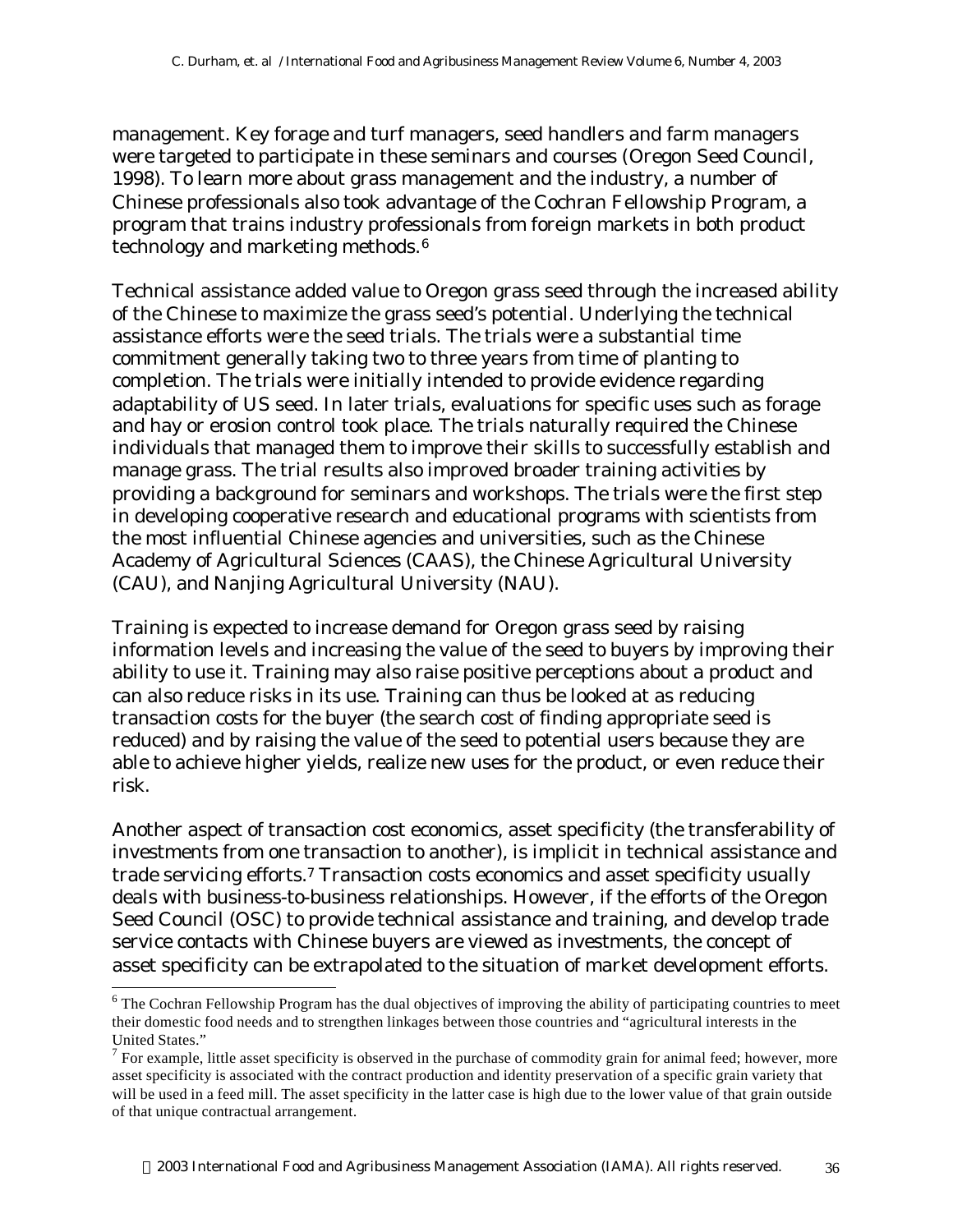Outside of the Chinese market, there is no apparent value for the seed trials that took place in China and other activities invested in by the OSC. The investment by the OSC was received well as indicated by the level to which Chinese grass seed buyers were willing to invest (participate) in the programs. The Chinese firms are investing mostly human capital to attend the training activities and other activities conducted by OSC. The willingness of the Oregon seed producers and seed trade to invest in this "asset" with limited value outside China likely indicated a commitment to the market and to the relationships that were developed with grass seed buyers in China.

In general, both trials and training can be categorized as technical assistance activities within the terminology of market development. However, the information generated in trials also provides topics for conversation with government contacts and indicates a substantial commitment to China, which can improve the willingness of bureaucracy and other relevant parties to work with members of the US industry. Both actions lead to a barrier to entry for other firms, in this case other countries, leaving the Oregon seed industry enjoying a competitive advantage.

#### Guanxi

l

It is not possible to discuss business activities in China without including the concept of guanxi. Guanxi, translated as relationship or connection, is a term used to refer to a Chinese system of doing business on the basis of personal relationships.<sup>8</sup> Abramson (1999), referring to Abramson and Ai (1997) defines the concept in a positive way as trust (which includes reliability, competence, personal relationships), shared goals, harmonious approach to handling disagreements and extensive network development.9 Sometimes guanxi is considered to be associated with bribery and many Chinese associate guanxi with favoritism.

Standifird and Marshall (2000) place guanxi in the light of transaction cost economics and argue that guanxi practice should be considered a fourth economic coordinating mechanism, after the market and vertical integration (Coase, 1937), and the hybrid described by Williamson (1991), which relies on contractual law, and information disclosure. According to Standifird and Marshall, guanxi or Williamson's hybrid occur when the transaction requires a level of asset specificity that cannot be adequately coordinated by the free market, but not to such a level that vertical integration is required. They further suggest that guanxi is a more appropriate coordinating mechanism than Williamson's hybrid when the transaction costs of the hybrid form would be higher than the guanxi form. This

 $8$  The view that China is exceptional in this regard may be due to the fact that regular procedures and opportunities for doing business are little developed and have until recently been limited in China. Academic analyses suggest that business practices in many of the countries of the Asian Pacific Rim can be described in this way.

<sup>&</sup>lt;sup>9</sup> There is a large literature that elaborates on the finer points of guanxi. Discussions from the management literature can be found in Abramson and Ai (1997) and Xin and Pearce (1996).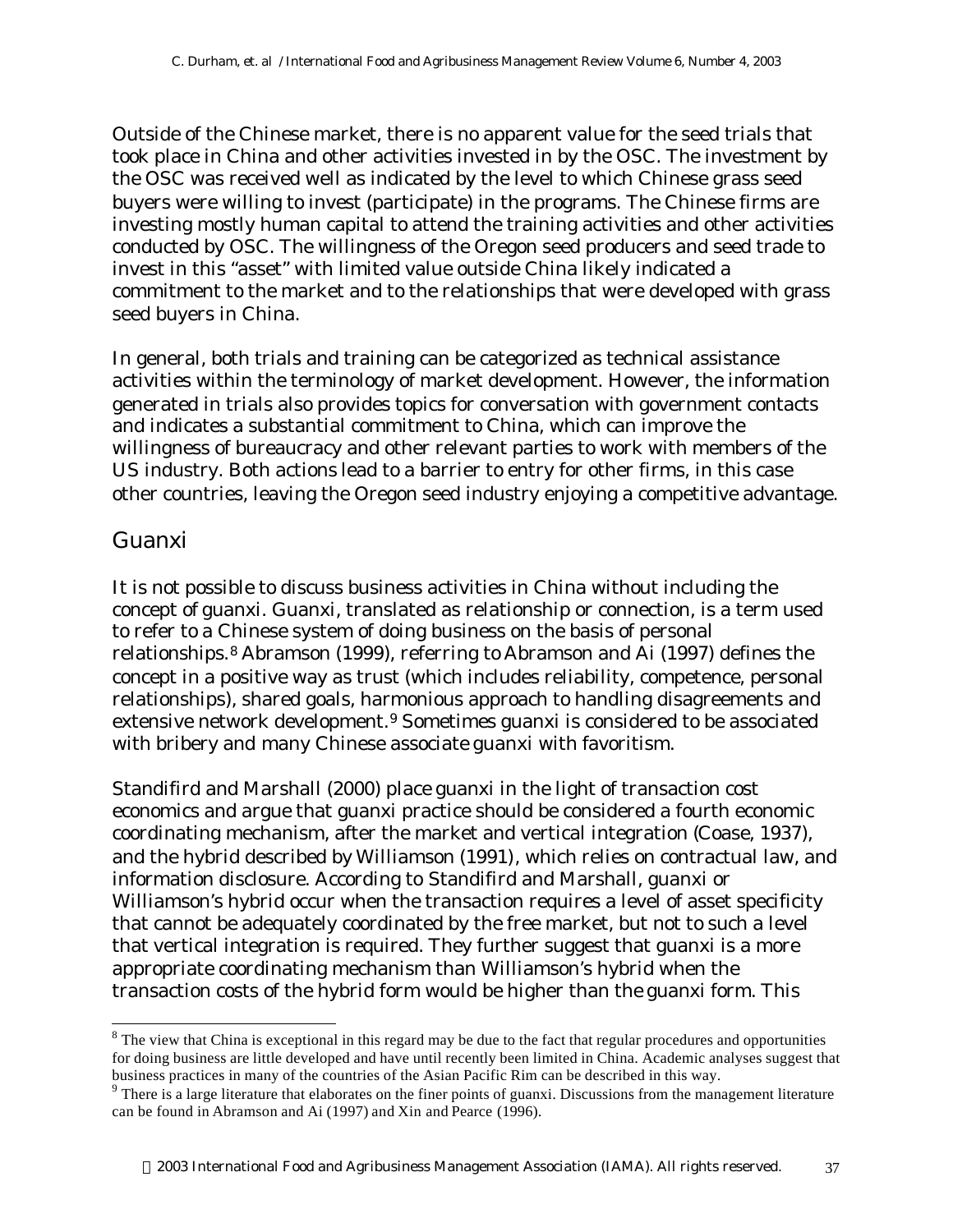situation occurs when the contractual law mechanism is ineffective or inaccessible, or when the existing size and complexity of the relational network is high.

There are business practices commonly utilized in market development and by many agribusinesses that are common to guanxi practices. These include the sharing of meals with business contacts, the development of long-term repeated interactions, and even doing business without a contract because a business client is trusted to come through based on the importance of their reputation. Even the exchange of favors evident in guanxi relationships can be compared to a businessman helping a client in business or more personal ways, e.g. helping someone they know find a job or acting as a reference between other clients. It is important to note that if the system is operating as a guanxi network, the typical interaction between parties will be based on personal relationships and not be based on legally enforceable contracts.

The efforts of the OSC to develop the China grass seed market as described in previous sections do conform to a large degree to aspects of guanxi. The trade missions and training programs offered over the years provided a long-term, repetitive interaction with participants from both sides. This interaction could develop relationships such as those found in guanxi wangs (networks). Specific activities (i.e., business meals, tours and discussions about product knowledge) conducted under the trade missions and training programs facilitated the development of relationships. However, there are other aspects about the market interaction between buyers and sellers that do not align with the guanxi style of doing business. For example, as will be noted in detail in the next section, contracts are a common practice, as is the requirement for letters of credit as forms of payment.

The evidence must be examined more closely to determine whether or not the OSC developed or entered into a guanxi system. However, as noted in the previous section, the business and economic models used to examine the success of the Oregon grass seed industry in China can readily be based on concepts of transaction costs and adding value.

#### The Survey

l

The history of OSC's market development activity demonstrates that market development activities have been successful within the business culture of the Chinese. Economic analysis confirms this result: Vega-H and Durham (2003) tied the market development activities of the OSC to the increase in imported grass seed in an econometric analysis of import demand for grass seed.10 Their analysis

 $10$  The analysis was undertaken with a panel data set of 13 importing countries over 19 years. Other explanatory variables included were the US and competitor's prices, GDP, and a lagged dependent variable to reflect the practice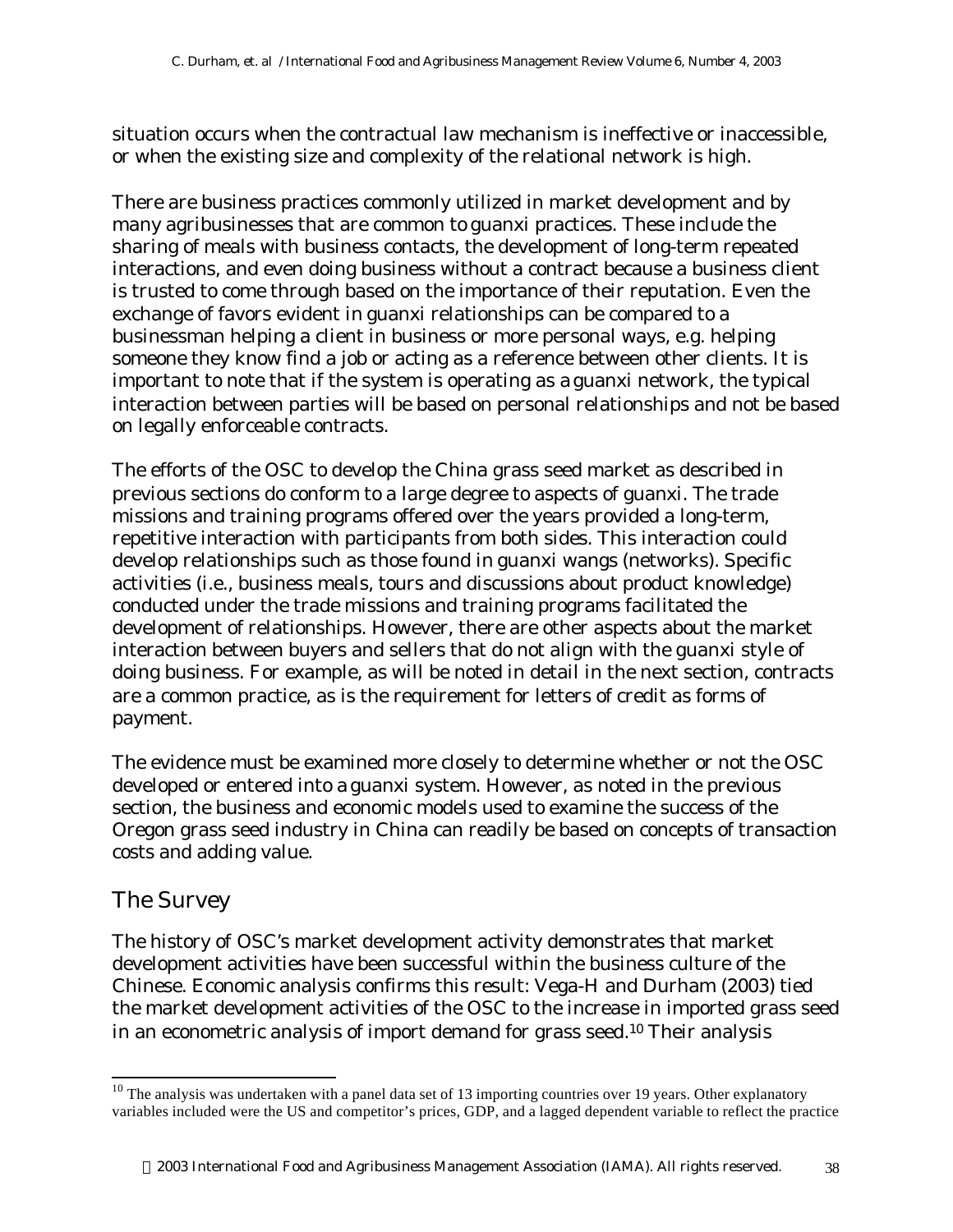indicated that the market development activities as measured by number of trade servicing contacts<sup>11</sup> (bureaucratic, academic, and general public) and number of participants attending training programs (technical assistance), were the principle components of the increased demand shown in the 1990s through to the year 2000 (see Figure 1). Over this period China shifted from a small importer to the third largest importer of US cool season grass seed, after Canada and Japan, with 14% of the value of exports in 2000. The increase occurred during a time of decline in most overseas markets, which made it particularly beneficial to the industry.

#### **Figure 1 - Exports of Grass Seed from Oregon to China**

l



However, the market development program was orchestrated by an entity representing the entire industry, not individual firms. How do the individual companies perceive the Chinese market development efforts and the Chinese grass seed market in general? A sample of managers from individual companies was interviewed to find out.

There were two principal objectives to conducting the interviews. One was to examine industry perceptions of the program and whether those perceptions matched results of the import demand analysis discussed above. The second was to explore how the market development strategy undertaken by the OSC related to the Chinese practice of guanxi. Seven interviews were undertaken, which represented

in the industry of establishing long-term relationships with dealers and distributors of seed. The OSC undertook market development activities in Chile as well as China over this period.

 $11$  During the active years in the Eighties, annual trade servicing contacts ranged from 20 to 38 individuals, there were 28 training participants in 1988. At their highest level in 1996 there were 213 trade servicing contacts, while the peak for training was 500 individuals in the 2000 marketing year.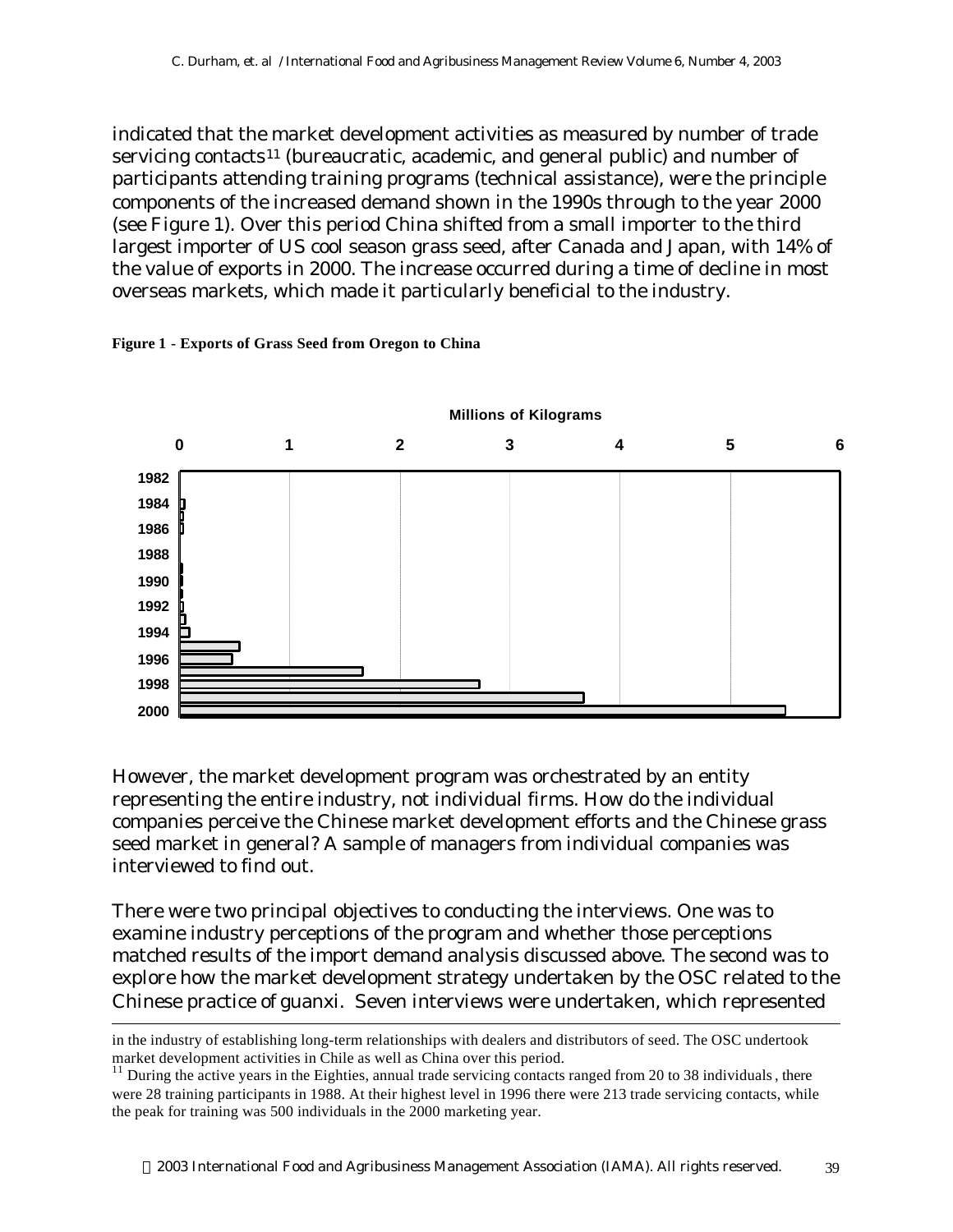about one-fourth of identified exporting firms and about one-half of the volume exported. The interviewees included general managers, presidents, and vice presidents, some who had participated in the OSC activities in China and some who had not. All but one had visited China. Their firms had different lengths of experience in China; some had begun exporting in the Eighties and others hadn't started until the year 2000. Three were managers of the Oregon operations of a multinational firm. A number of the firms sold only to government bureaus or universities who then resold the seed. These agencies appear, at least in some cases, to be a spin-off business entity. In addition a few already have offices in China, and some are selling to distributors. Only a small fraction of exports is to new entrepreneurs.

### Industry Perceptions

With respect to OSC-MAP activities there was a positive perception overall of this program's effectiveness. They all believed that it had raised awareness and perceptions of Oregon grass seed. Most believe that useful governmental connections (or at least awareness) were an achievement of the program. Most thought that the government connections were important to doing business in China, and two expressed the idea that underlying it all some government official was determining the need for seed. Only two felt that government connections were not important. One mentioned that the training of future decision-makers through the cultivar trials might have been of great importance, and the Oregon State University participants also feel this to be the case.

The interviewees generally felt that the cultivar trials provided proof of species adaptability, though they did not believe that the trials had given specific firm's varieties an advantage. In addition some indicated that the trials were extremely important in exciting interest on the part of the Chinese, and that the information developed made the workshops much more meaningful. The trials were also considered important in that they "opened the door at the Ministry level."

When first asked what the most beneficial part of the OSC program was, the usual answer was "raising awareness." Some indicated that the China National Turfgrass Variety Trial Agreement was the most significant factor in achieving awareness. When asked to specifically rank OSC activities as to whether business, government, or training contacts contributed the most to sales, respondents generally stated first that the OSC program was not for business contacts. While participating in the OSC program they are careful to represent Oregon seed rather than their own companies; thus, the only business that may be initiated is due to the exchange of cards. They believed that those cards might have directed some inquiries to their companies, and that the cards might be passed around the industry.

After explaining the business contact issue, they split on the most important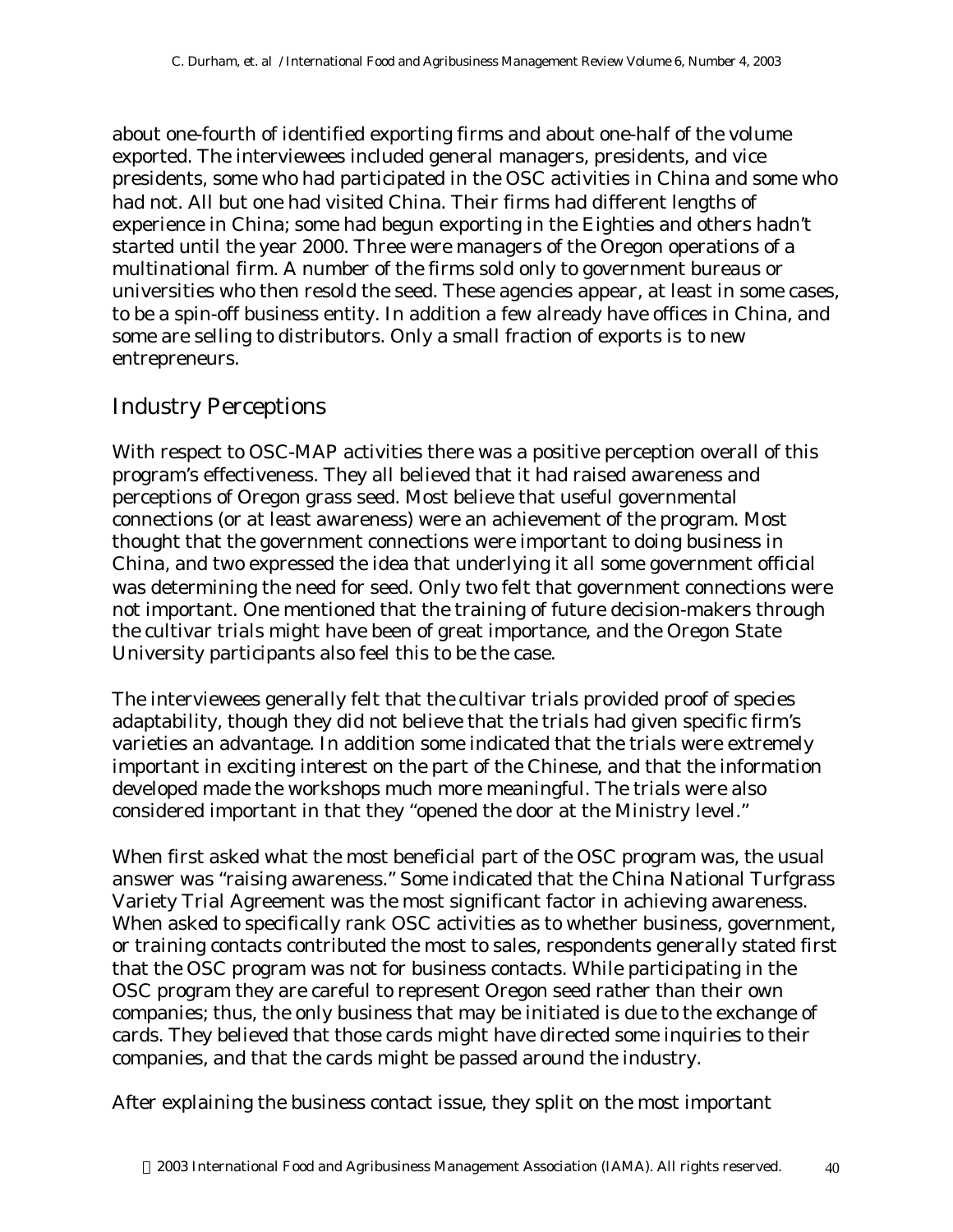contacts of the OSC programs. Those that thought government is the ultimate decision-maker in China indicated government contacts. If they did not believe that was the case, they opted for training. However, few were aware if any of their clients had participated in training programs.

Some interviewees believed that only business contacts really matter in selling seed, making non-OSC program activities the only thing that really mattered in their opinion. Some indicated that the training mostly reached university types, and did not connect this with sales. Examination does indicate that many of the Chinese program participants are from universities. Follow-up inquiries with some visitors from Chinese universities brought forth the information that the Chinese researchers were giving additional training programs which the OSC was not directly involved in; thus, there was an unmeasured but relevant multiplier effect from the training programs. This effect is an important point to recognize in terms of the impact of involving Chinese Universities in market development programs. The demand analysis indicated that the training contacts had more than four times the impact of trade servicing contacts on import demand.

Regarding the future of the program some felt that cultivar trials could be cut back in the future, except for trying different varieties of seed for new uses such as for forage grasses. Some indicated that the need for some activities was past in that it was no longer a question of market access. This attitude seems to be related to two things. First is a desire to establish the firm's own brand over that of the competition, instead of working on the generic Oregon seed brand that the program had established. Second is a concern that eventually the competition from other countries will be taking advantage of the development of the Oregon program.

However, it seems apparent that most don't see the program as ultimately responsible for the extreme demand expansion that occurred. One respondent indicated that the programs might have brought the market along faster, but that the market would have been there eventually. In contrast to the economic analysis many felt that government contacts were more important than training contacts. These responses indicate that the industry did not have a general understanding of what the import demand analysis indicated: training was responsible for a large part of the growth in the Chinese market. Certainly, Oregon sellers have captured a much larger portion of the market in China (two-thirds market share) than in other export markets where these programs are not taking place (an average of onethird).

### *Not Quite Guanxi*

A frequently stated aspect of the guanxi philosophy is trust. The American respondents indicated that trust was very important to them in doing business, and that they trusted their long-term Chinese business connections - in particular those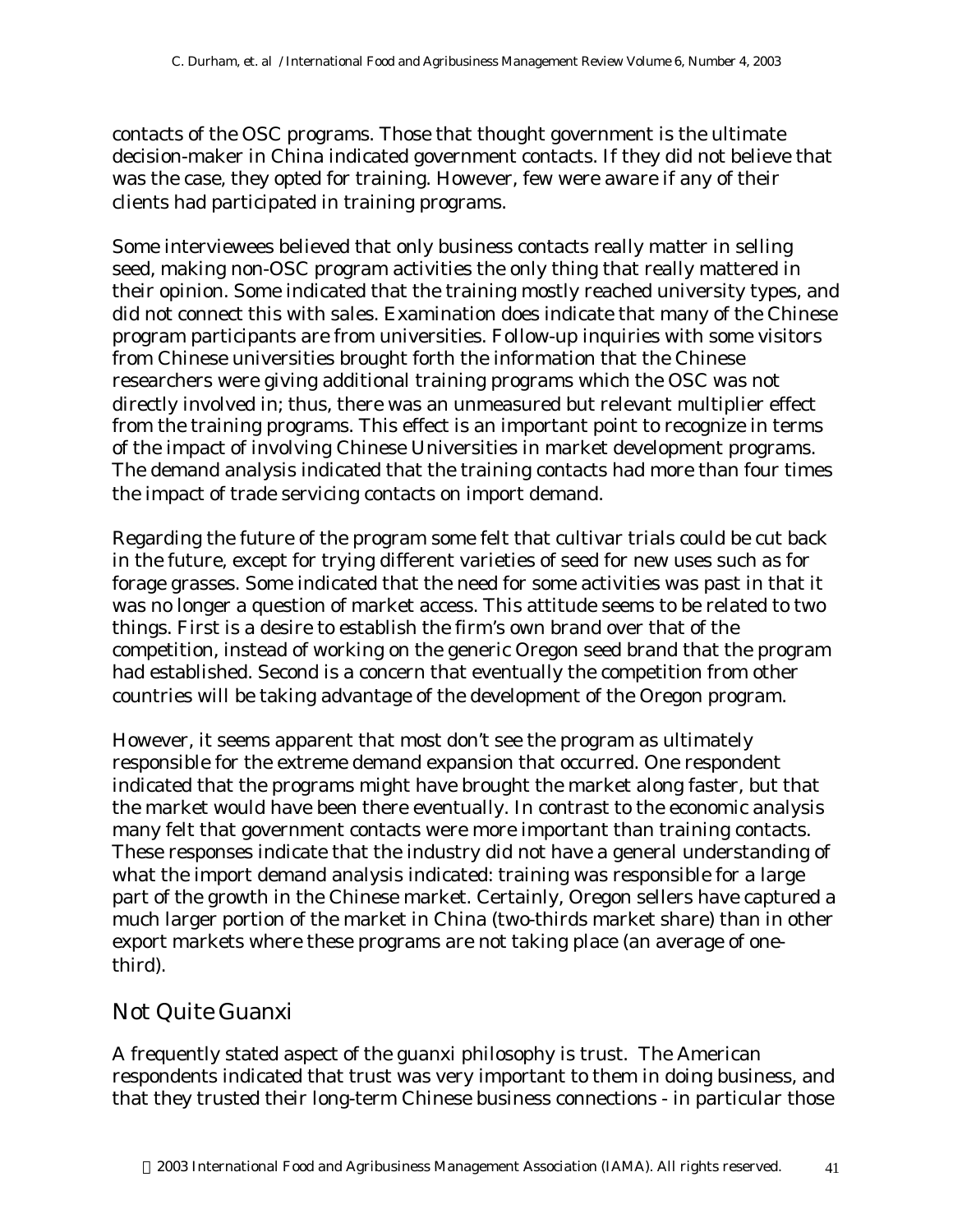at universities. However, a number believed that the Chinese clients had a different view of what trust embodied. One aspect of trust is how price is dealt with.

The US firms seem to work in terms of offering what they believe is a fair, competitive price that the client accepts or does not. They expect clients will come back to them if they find a more competitive price and ask for another offer. However, they typically found that Chinese buyers would automatically haggle over the price without seeking an offer from another supplier. For one US seller this implies that the Chinese buyer does not trust the US seller, because they do not believe they have been offered a 'fair', competitive price. Some US sellers indicated that they have learned to start with a higher asking price to give them room to work with, accepting the differences in the Chinese attitude.

Some respondents indicated that the difference in philosophy about business dealings led the Chinese to take advantage of any loophole they could use to get a better deal. Like other entrants to the Chinese market, the interviewees have been dismayed by the fact that signed contracts are not considered by the Chinese to be the final terms of sale. When the industry bowed to demands of Chinese clients to remove the requirement of the use of irrevocable letters of credit<sup>12</sup> in transactions, this became a problem. At the time of the survey some Oregon seed companies were still seeking payment for seed delivered in the previous year.

This situation has lead to a questioning of trust between trade partners. Some US companies will now only do business with irrevocable letters of credit. One interviewee thought that the Chinese clients were aware of what had occurred and accepted that they would have to use the letters of credit. Other interviewees feel it would be impossible to go back to requiring them. In having this requirement the US companies are acting as they do for all of their newer international customers. Extension of credit terms is common in the industry but only for long-term customers (one indicated 15 years as a reasonably long-term customer). Management studies indicate that a component of guanxi trust is the extension of credit, which allows the business partner to succeed.

Overall, the industry felt that the activities of the 1980s had little impact on demand from China at the time. The export data supported this belief with little change in import demand during the 1980s. However, there is a general belief by members of the industry that the links established during the 1980s primed the establishment of greater trade in the 1990s. It would probably be an error to assume that these impacts were cumulative in the strict sense. Other market

l

 $12$  Letters of credit are arranged through the buyer's and seller's banks. Buyers dislike Irrevocable Letters of Credit because it is a more costly way of doing business for them, but it is clearly the safest for the sellers. There are some US government guarantees available for overseas sales, which will lessen the cost to buyers through their bank, but for smaller exporters this is a difficult process.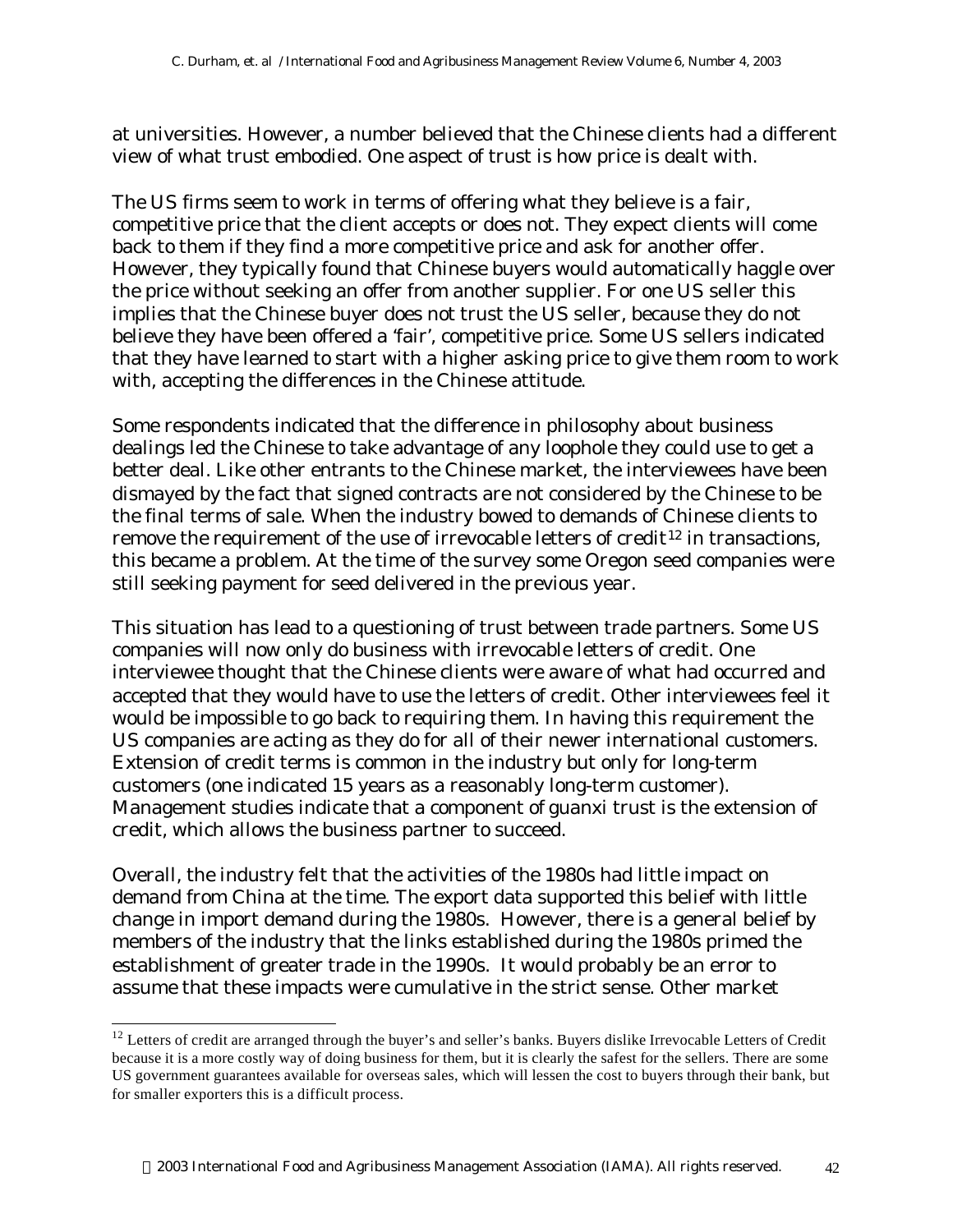changes in China were also occurring and, once in place, these may have allowed the established connections to succeed.

It is tempting to describe many aspects of the OSC's grass seed market development activities in China as fitting the guanxi model of economic coordination, as well as to associate the Oregon grass seed industry's collective success as due to its guanxi elements. The characteristics of the market development activities that fit guanxi include the fact that their approach was long-term (building the trust of the Chinese associates that the US participants were serious and committed) and personal contact was maintained with many of the principal Chinese participants through the academic connection. Also, the exchange programs with training in the US could be viewed as an exchange of favors with the recipient feeling obliged to select the US product or aid the US in their business dealings. As found by others, the sharing of meals preceded many business discussions. The history of the program does indicate that an important network of connections in academic and bureaucratic circles was developed.

However, it does not appear that a truly guanxi system has evolved. In a true quanxi system one has the assurance that business responsibilities will be fulfilled as guaranteed by personal relationships and enforced by peer pressure within a guanxi network. The business-to-business dealings of the seed firms and Chinese buyers are done on the basis of contracts, though some enforcement problems were noted in the interviews. Some firms have established Chinese offices, choosing a more integrated mode of operation, which is counter to the guanxi model. Where the guanxi model seems to fit best is in the interactions with university and governmental research agencies. These interactions slowly developed personal relationships and appear to have achieved mutual goals. As a result trade occurs smoothly between the US and Chinese parties from these groups. Nevertheless, those elements of this market development program that fit guanxi, can also fit into any activity of sensible long-term business practice, especially when considering transaction cost economics.

### China is Different in Product Knowledge

As well as the differences discussed above regarding business dealings, Oregon grass seed companies noted another important difference between their Chinese and other overseas customers. In particular, they found that many of their nonacademic buyers didn't know the product. It is extremely rare for their buyers from other countries to make a contact without already knowing which type of seed they wanted to buy; however, this was often the case with Chinese buyers. Sometimes the Chinese buyers had a name brand familiarity with a patented, proprietary seed they wanted, but that seed would only be available from a different company. These interactions certainly support the need for increasing the understanding of potential buyers in the Chinese market. Lack of knowledge on the part of buyers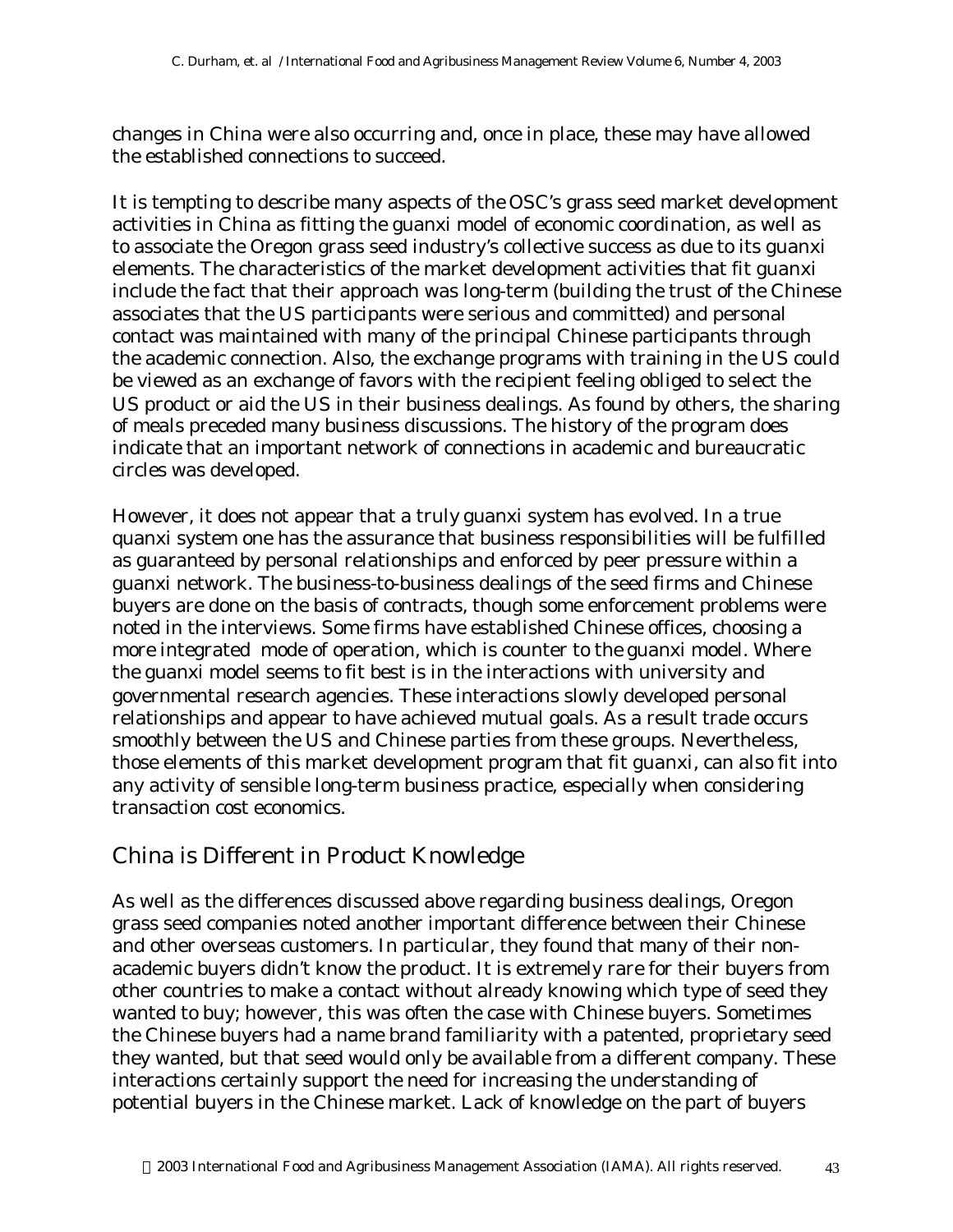was a reason some of those surveyed still supported the joint market development programs; though some interviewees indicated that market development work such as seed trials could be taken over by the individual companies.

#### Conclusions and Recommendations

l

It is important for policy and strategic reasons to determine whether training and development of relationships with Chinese decision-makers can influence demand for US agricultural products. Given their effectiveness for the Oregon grass seed industry these activities should be encouraged at least in China by the administrators of US market development programs such as the Market Access Program and considered as a strategy by individual companies as well. Although the focus of this paper has been market development activities of the Oregon Seed Council (OSC) in China, several general lessons can be learned.

The success of the market development activities of the OSC in China indicate that training and research involvement in China improves access for US industries associated with agricultural input goods. While the importance of the person-toperson aspect of guanxi appears to be declining in China13, the more general aspects, which can readily be interpreted through the economic frameworks of transaction cost and value added, still seem to be applicable. The technical assistance and trade servicing conducted by OSC have allowed them to build a network of relationships with grass seed buyers in China, particularly within government agencies and universities. Both the quantitative analysis conducted by Vega-H and Durham and the interview results reported here indicate that this effort has resulted in measurable quantitative and qualitative success for the Oregon grass seed industry. Inferences can be drawn from these findings about US and OSC policy on market development in China, as well as firm level strategy.

When conducting international business, it is critical to be inline with the market infrastructure and cultural paradigms of countries who are importing your product. That is what the OSC market development activities and US Market Access Program (US-MAP) allows with respect to the Chinese grass seed market: activities aligned with the needs of the clientele and business practices. The market development activities supported by US-MAP and conducted by OSC provided the opportunity to develop personal connections between Chinese buyers and US sellers, to provide evidence of long-term commitment on the part of Oregon seed companies, and to develop a sense of mutual benefit between parties. This supports the argument for continuation of the MAP program by the US government to help open other Chinese markets, as well as the continuation of OSC market development activities.

 $13$  There are indications that guanxi practice is declining in importance in China. Some recent works noting this are Guthrie (1998) and Sternquist, Chen and Wang (2002).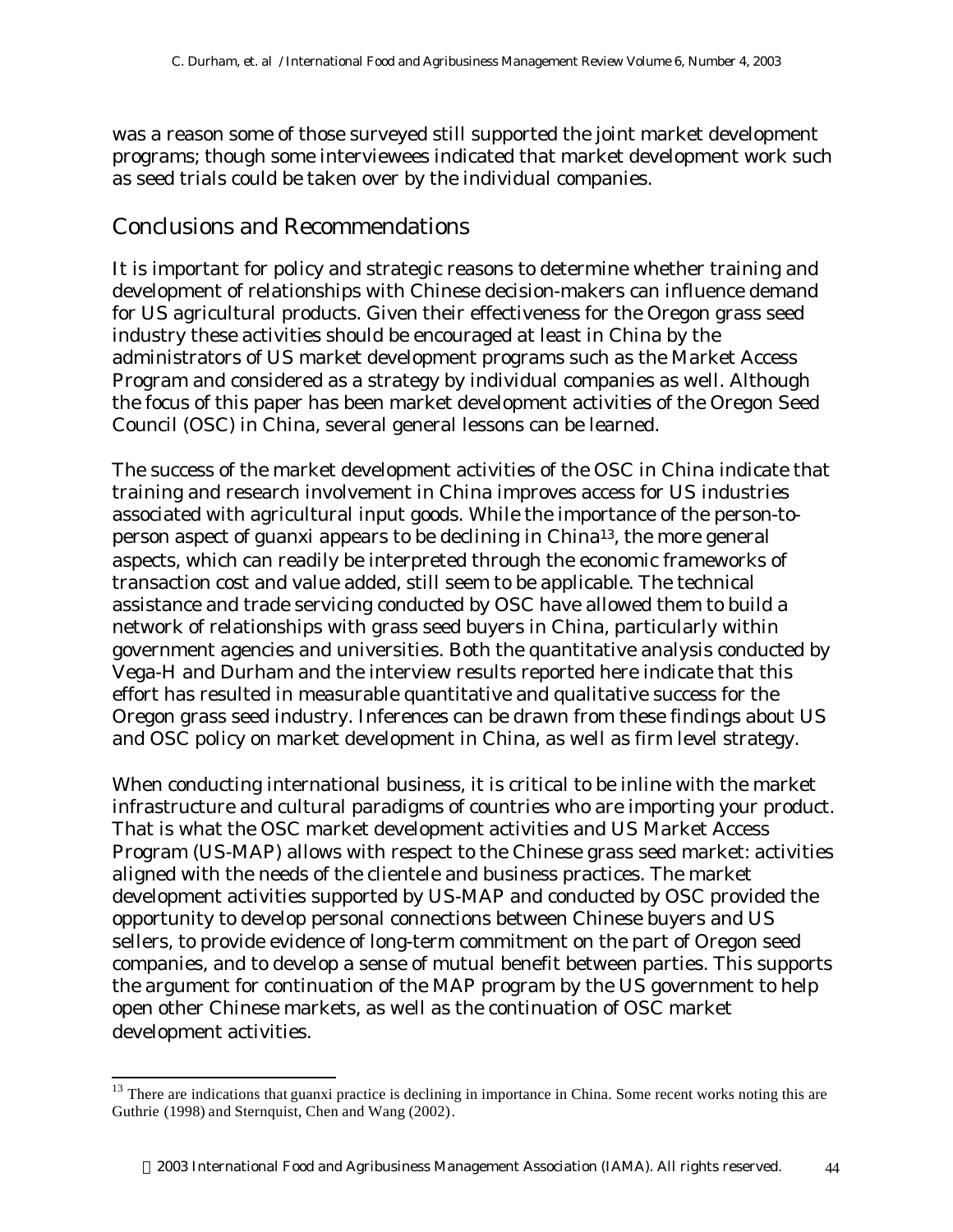However, there is some concern by Oregon grass seed companies about the future direction OSC should take in their market development activities. Survey respondents do not indicate a strong belief that training programs are very beneficial, not seeing direct returns to total sales. This is in contrast to the findings of Vega-H and Durham (2003), who found that technical assistance contacts had a large impact on demand, with a larger effect than trade servicing contacts. Therefore with respect to the first objective of the survey we found that industry perceptions did not match the results found by Vega-H and Durham, and that the industry did not fully recognize the importance of training in increasing demand. Though the impact of such programs could be expected to diminish over time, it would be considered an error if the OSC members limit or eliminate the technical service aspect of future market development activities without consideration of the impacts. In fact, it would be advisable for OSC to consider maintaining or even increasing their technical assistance programs. The same approach should be considered by other agricultural input industries trying to develop a China market. Another collective conclusion is that individuals in industries participating in the USDA-MAP programs need to be educated and informed about the impact of the program so political support won't wane.

Though the market development activities of the OSC have provided an opportunity for Oregon grass seed companies to develop relationships with Chinese buyers, it remains the ultimate responsibility of the Oregon firm to make the most of the opportunity. This fortunately has been the case in the past as evident by the increased sales that Oregon firms have made, and also by their increased activity to meet the market demand in China. Some firms have committed to developing offices in China in order to enhance their presence and hopefully further develop their business relationships. One company has developed an in-country distribution system so that Chinese buyers can purchase smaller units of seed. Both of these examples are indications of increased business presence and commitment to developing relationships.

Admittedly, this study captures only the American firms' point of view. The reasons for the popularity of Oregon as a source for seed by the Chinese are not completely understood. Chinese University program participants and collaborators indicate that Oregon seed is very high quality, and they have learned this through the seed trials, training programs, and the publicity surrounding them. However, it is not known whether they feel more comfortable in dealing with US companies because of this exposure.

### Generalized Lessons

The lessons to be learned from this two-decade effort to open a new market include the benefits of developing long-term relationships and trust. There are several ways to go about the development of these relationships; the main observation from the OSC experience is long-term commitment to the market and the players in the